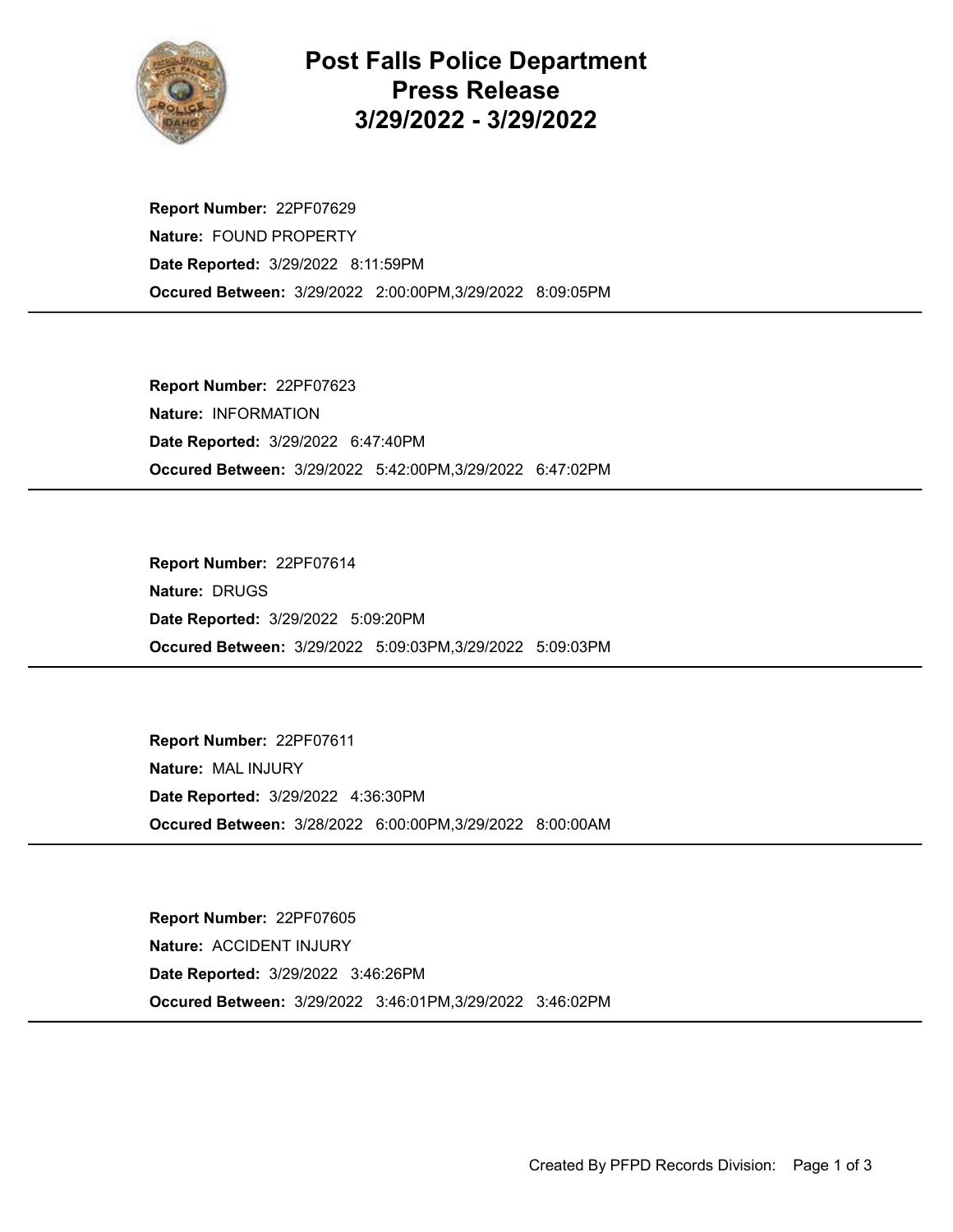Occured Between: 3/29/2022 1:53:24PM,3/29/2022 1:53:24PM Report Number: 22PF07590 Nature: FOUND PROPERTY Date Reported: 3/29/2022 1:55:43PM

Occured Between: 3/29/2022 12:56:14PM,3/29/2022 12:56:14PM Report Number: 22PF07585 Nature: K9 USAGE Date Reported: 3/29/2022 12:56:28PM

Occured Between: 3/29/2022 12:48:07PM,3/29/2022 12:48:07PM Report Number: 22PF07584 Nature: SHOPLIFTER Date Reported: 3/29/2022 12:48:56PM

Occured Between: 3/29/2022 11:56:56AM,3/29/2022 11:56:57AM Report Number: 22PF07581 Nature: PROTECTIVE CUST Date Reported: 3/29/2022 11:57:59AM

Occured Between: 3/29/2022 11:38:52AM,3/29/2022 11:38:52AM Report Number: 22PF07580 Nature: ANIMAL VICIOUS Date Reported: 3/29/2022 11:41:29AM

Occured Between: 3/29/2022 10:56:24AM,3/29/2022 10:56:24AM Report Number: 22PF07577 Nature: DRUGS Date Reported: 3/29/2022 10:57:29AM